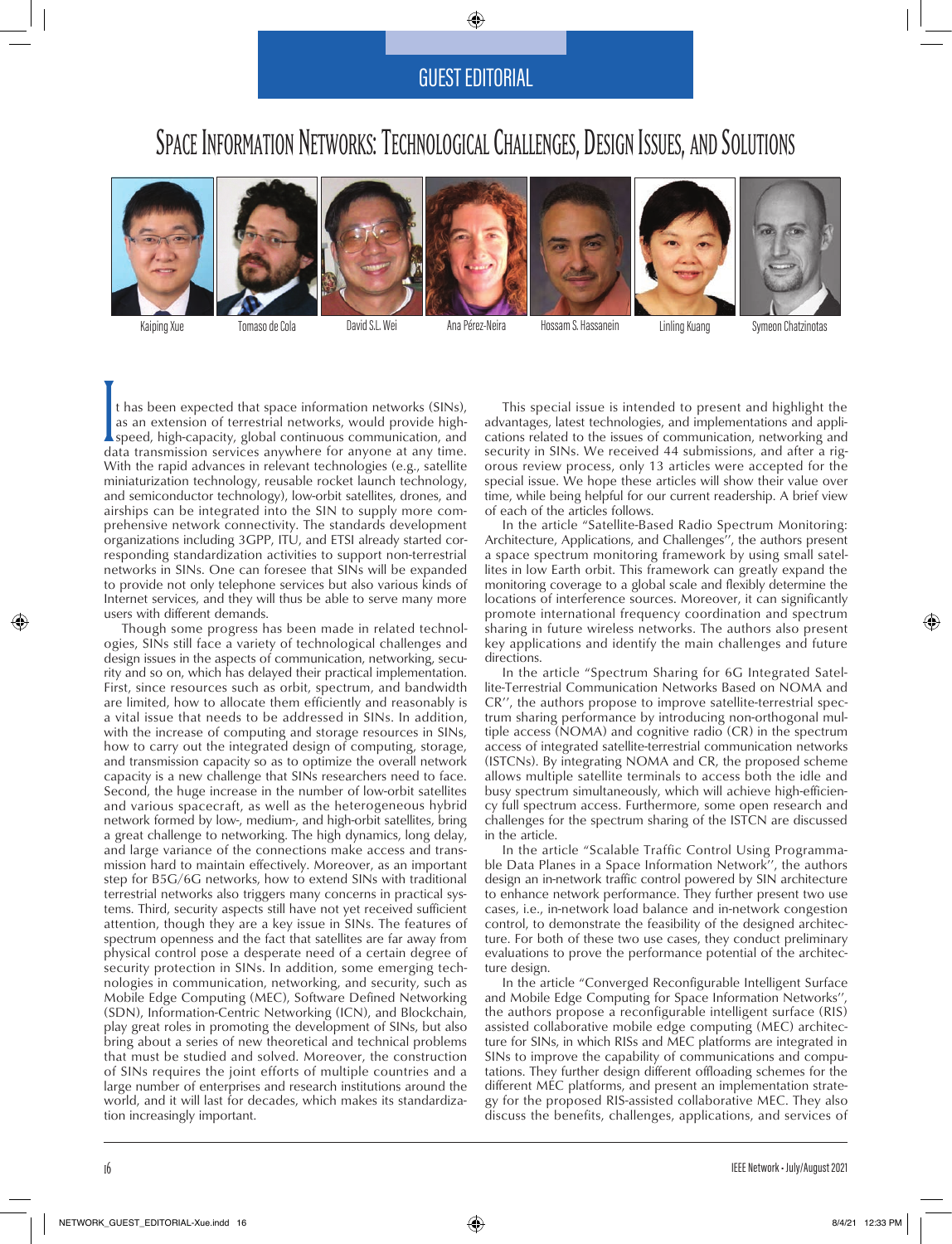## GUEST EDITORIAL

the proposed RIS-assisted collaborative MEC, and subsequently investigate three cases to evaluate the performance of the proposed architecture.

In the article "Blockchain-Based Secure Communication for Space Information Networks'', the authors investigate several challenges faced by SINs and give the possible roles of blockchain for secure communications. They design a blockchain architecture suitable for SINs and present two secure communication protocols, i.e., Fulgor and Rayo, designed for different application scenarios in SINs: 1) Fulgor is a secure communication protocol between users and the ground station based on the proposed efficient authentication and key agreement protocol; 2) Rayo is a user-to-user privacy-preserving communication protocol to protect users' privacy and avoid DoS attacks. Experiments are conducted and performed on a widely known blockchain platform, i.e., Hyperledger Fabric, and the findings demonstrate the feasibility of the proposal.

In the article "QoS Provisioning in Space Information Networks: Applications, Challenges, Architectures, and Solutions'', the authors first introduce the applications in three emerging scenarios in terms of traffic characteristics and Quality of Service (QoS) requirements, and then identify the accompanying technical challenges for SINs. Then, a QoS provisioning architecture with two differentiated transmission modes is proposed: 1) the mirror source mode for bandwidth-tolerant flows improves the network efficiency by centralized traffic scheduling; 2) the preemptive mode for bandwidth-sensitive flows reduces the endto-end delay by edge node control. Furthermore, the authors analyze the enabling technologies and potential solutions for control logic and forwarding mechanism, and future research directions are also discussed.

In the article "Deep-Reinforcement-Learning-Based Intrusion Detection in Aerial Computing Networks'', the authors first discuss the intrusion threats in unmanned aerial vehicle (UAV) aerial computing networks. To detect malicious attacks effectively, they further present a case study based on a deep reinforcement learning approach to protect the security services.

In the article "Flexible and Distributed Mobility Management for Integrated Terrestrial-Satellite Networks: Challenges, Architectures, and Approaches'', the authors propose flexible and distributed mobility management architectures for integrated terrestrial-satellite networks (ITSNs) to improve mobility management performance by flexible reconfiguration of space-distributed mobility management functions (MMFs). Toward link-layer handover decisions, a lightweight and intelligent handover decision framework is devised to realize efficient and unified radio access point (RAP) selections for massive handovers and different decision making conditions. The simulation results validate the high performance of the proposed architectures and approaches in terms of handover delays, signaling overheads, and convergence property.

In the article "SpaceDML: Enabling Distributed Machine Learning in Space Information Networks'', the authors propose a distributed machine learning system, named SpaceDML, for SIN platforms that applies dynamic model compression techniques to adapt distributed machine learning training to SINs' limited bandwidth and unstable connectivity. SpaceDML has two key algorithms: adaptive loss-aware quantization, which compresses models without sacrificing their quality, and partial weight averaging, which selectively averages active clients' partial model updates. These algorithms jointly improve communication efficiency and enhance the scalability of distributed machine learning with SIN devices. By training a LeNet-5 model on the MNIST dataset, the experimental results show that SpaceDML can increase model accuracy by 2 to 3 percent and reduce communication bandwidth consumption by up to 60 percent compared to the baseline algorithm.

In the article "A Secure Architecture of Relay-Aided Space Information Networks'', the authors propose a relay-aided secure architecture to enable efficient connections for different IoT devices in a SIN with security, where relays are deployed together with hopped beams to relieve the jamming attack of the uplink and combat the eavesdropping attack of the downlink. In the proposed architecture, inter-satellite beam hopping is developed to build jamming-free uplink channels by using spatial diversity, while relay selection is carried out to generate eavesdropping-free downlink channels within the coverage of a beam. Meanwhile, relay deployment optimization is studied to maximize the system efficiency, and data aggregation is adopted to encrypt the data packets of IoT devices at relays.

In the article "QoE-Aware Video Streaming over Integrated Space and Terrestrial 5G Networks'', the authors propose a novel scalable video coding (SVC)-based content delivery framework for a satellite and terrestrial integrated 5G network, which aims at delivering an enhanced quality of video viewing experience to end users by efficiently utilizing both of the available backhaul links. The proposed framework is deployed at the MEC server, and utilizes a prefetching and processing mechanism during the content distribution process. The framework is validated using a real over-the-air satellite and terrestrial integrated 5G network. Experimental results reveal that the proposed content delivery framework is able to deliver a high-quality stalling-free video viewing experience to all active users by achieving a high degree of content offloading from the terrestrial link to the satellite backhaul link, thus saving limited terrestrial network resources.

In the article "Optimizing Computation Offloading in Satellite-UAV-Served 6G IoT: A Deep Learning Approach'', the authors formulate a computation offloading problem for the considered satellite-UAV-served 6G IoT system and propose a deep-learning based computation offloading approach. The proposed approach can improve the system computation performance considering the energy dynamics and different communication conditions. They further introduce some problems and challenges to provide inspirations for future researchers.

In the article "Centralized and Decentralized Routing Solutions for Present and Future Space Information Networks'', the authors propose two practical centralized routing approaches, i.e., centralized first ended (CFE) and exhaustive breath-first search (BFS), for SINs able to cover both IF and SCF traffic flows, which can ensure the discovery of all routes on the ground. Evaluation results provide compelling evidence that centralized routing schemes can safely, successfully, and efficiently connect SINs with up to 10,000 daily contacts, while contact graph routing (CGR) can be better entrusted with larger-scale SIN deployments.

Finally, the Guest Editor team would like to thank all the authors of the 44 papers that were submitted to this special issue, and thank all the reviewers who provided thorough and timely reviews. We would also like to thank Dr. Chonggang Wang, Editor-in-Chief (EiC), for his continuous support and constructive suggestions to improve this special issue, as well as the *IEEE Network* staff for their support in the preparation of this special issue. More importantly, we sincerely hope that the readers will find the articles published in this special issue interesting and helpful with further research in space information networks.

## **BIOGRAPHIES**

<sup>K</sup>aiping Xue (Senior Member, IEEE) received his bachelor's degree from the Department of Information Security, University of Science and Technology of China (USTC), in 2003 and received his Ph.D. degree from the Department of Electronic Engineering and Information Science (EEIS), USTC, in 2007. From May 2012 to May 2013, he was a postdoctoral researcher with the Department of Electrical and Computer Engineering, University of Florida. Currently, he is a Professor in the School of Cyber Security and the Department of EEIS, USTC. His research interests include next-generation Internet, transmission optimization, distributed networks and network security. He serves on the editorial board of several respected journals, including *IEEE Transactions on Dependable and Secure Computing* (TDSC), *IEEE Transactions on Wireless Communications* (TWC), and *IEEE Transactions on Network*